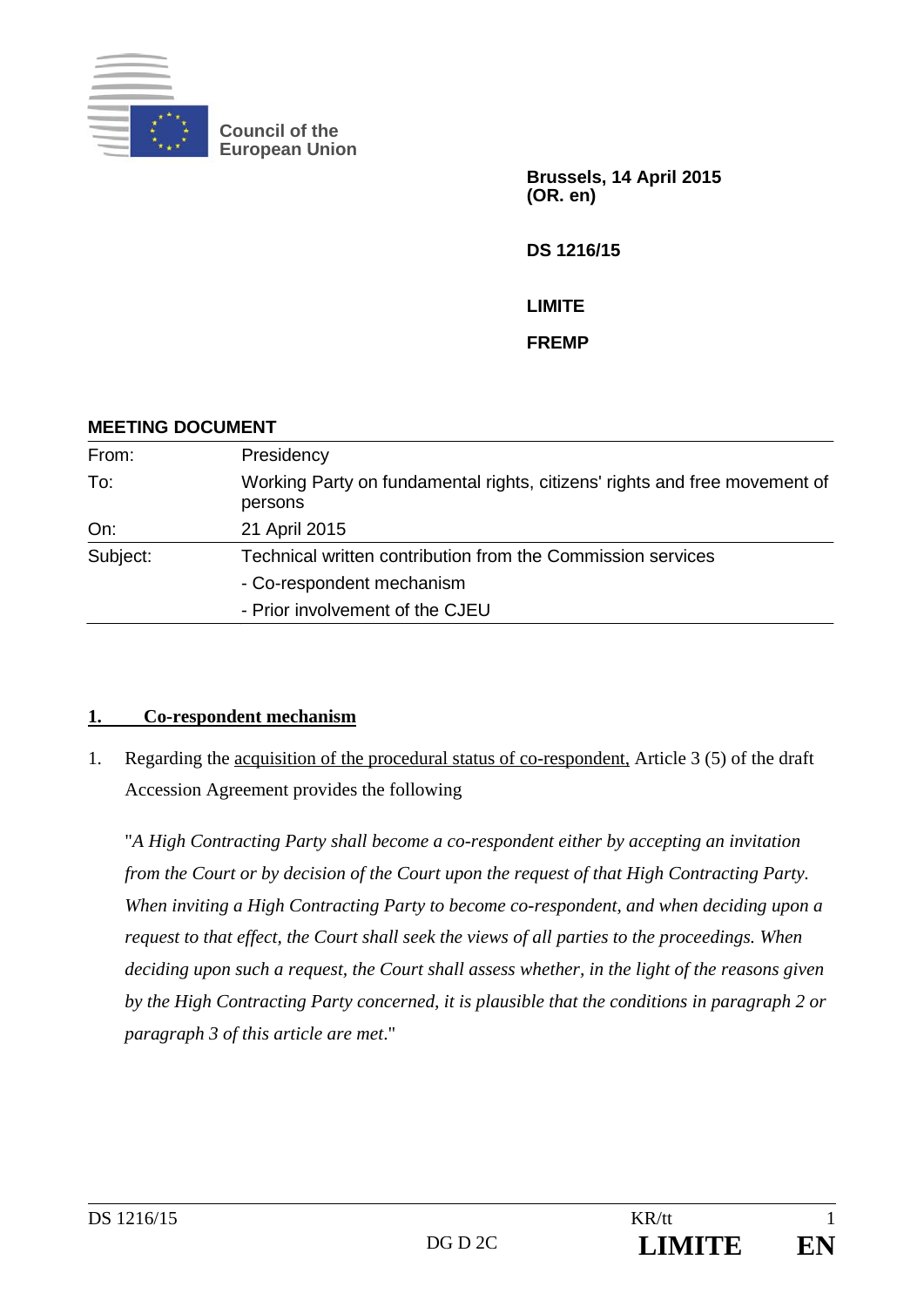Article 3 (2) and (3) of the draft Accession Agreement read as follows:

 "*2. Where an application is directed against one or more member States of the European Union, the European Union may become a co-respondent to the proceedings in respect of an alleged violation notified by the Court if it appears that such allegation calls into question the compatibility with the rights at issue defined in the Convention or in the protocols to which the European Union has acceded of a provision of European Union law, including decisions taken under the Treaty on European Union and under the Treaty on the Functioning of the European Union, notably where that violation could have been avoided only by disregarding an obligation under European Union law.* 

 *3. Where an application is directed against the European Union, the European Union member States may become co-respondents to the proceedings in respect of an alleged violation notified by the Court if it appears that such allegation calls into question the compatibility with the rights at issue defined in the Convention or in the protocols to which the European Union has acceded of a provision of the Treaty on European Union, the Treaty on the Functioning of the European Union or any other provision having the same legal value pursuant to those instruments, notably where that violation could have been avoided only by disregarding an obligation under those instruments*."

2. The ECJ objects to Article 3 (5) since in carrying out the review required under that provision the ECourtHR would have to assess the rules of EU law governing the division of powers between the EU and its Member States as well as the criteria for the attribution of their acts or omissions**<sup>1</sup>** .

**1**

Opinion A-2/13, grounds 222 – 225.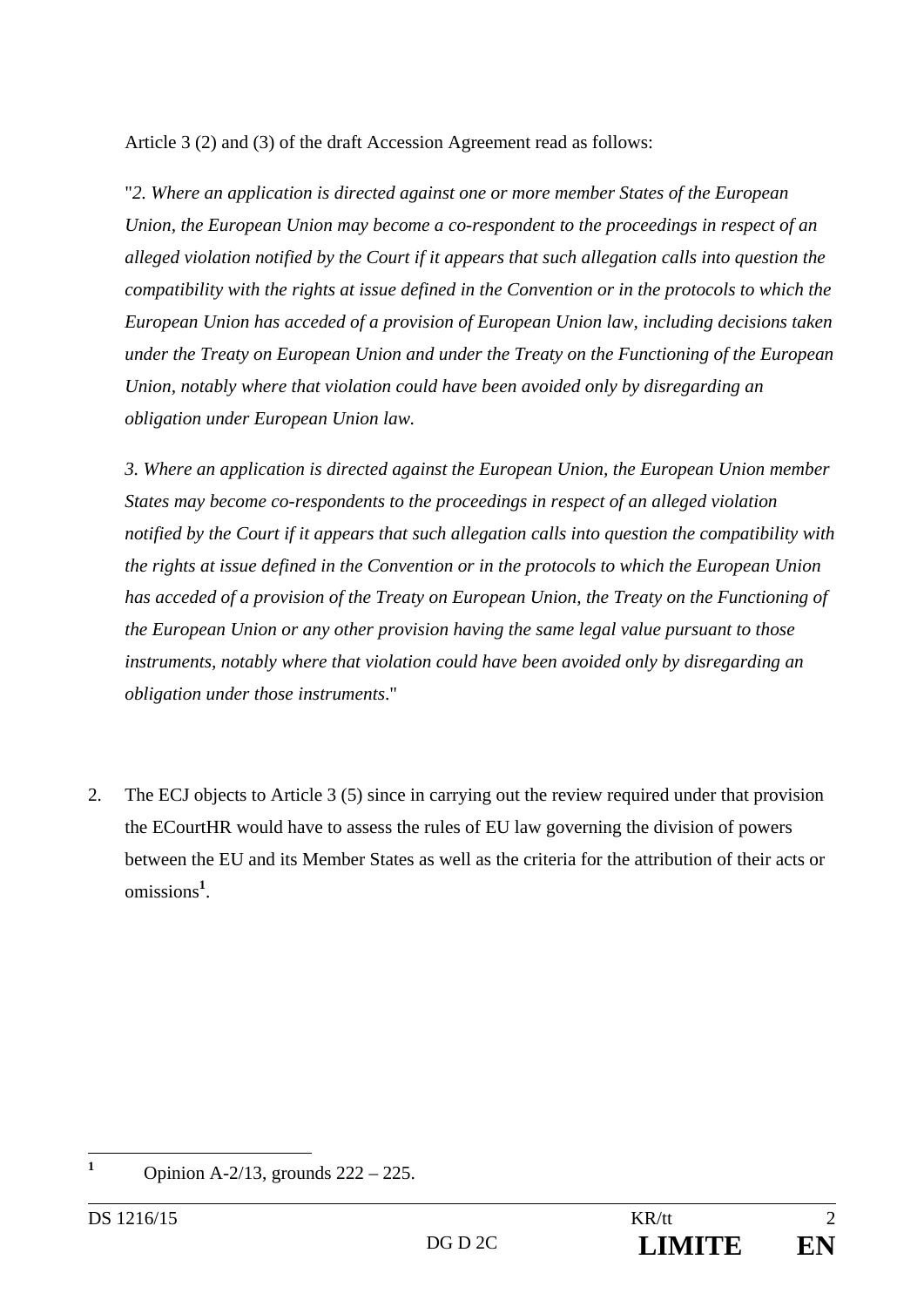- 3. Moreover, it can be deduced from statements made in the context of the prior involvement of the  $ECJ<sup>2</sup>$  read in conjunction with the View of the AG<sup>3</sup> that the ECJ objects to the lack of a provision in the draft Accession Agreement providing for the EU and the Member States, as the case may be, to be systematically informed by the ECourtHR of any applications notified to the other.
- 4. Hence, the draft Accession Agreement should be amended to the effect that where an application before the ECourtHR is directed against one or more Member States or against the EU, the EU and the Member States, as the case may be,

 - have an unconditional right to become co-respondent(s) to the proceedings at its (their) own request, without the acquisition of such procedural status depending on an assessment by the ECourtHR even of the plausibility of the reasons stated in a request made to that effect,

- be systematically informed by the ECourtHR of any applications notified to the other.

5. As regards the joint responsibility of the respondent and the co-respondent, Article 3 (7) of the draft Accession Agreement provides the following:

 "*If the violation in respect of which a High Contracting Party is a co-respondent to the proceedings is established, the respondent and the co-respondent shall be jointly responsible for that violation, unless the Court, on the basis of the reasons given by the respondent and the co-respondent, and having sought the views of the applicant, decides that only one of them be held responsible*."

6. The ECJ objects to that provision inasmuch as it implies

 - the possibility that a Member State be held responsible, together with the EU, for the violation of a provision of the ECHR in respect of which that Member State has made a reservation in accordance with Article 57 ECHR**<sup>4</sup>** ,

 **2** Opinion A-2/13, ground 241.

**<sup>3</sup>** Paragraphs 222 - 228 of AG Kokott's View of 13 June 2014.

**<sup>4</sup>** Opinion A-2/13, grounds 226 – 228.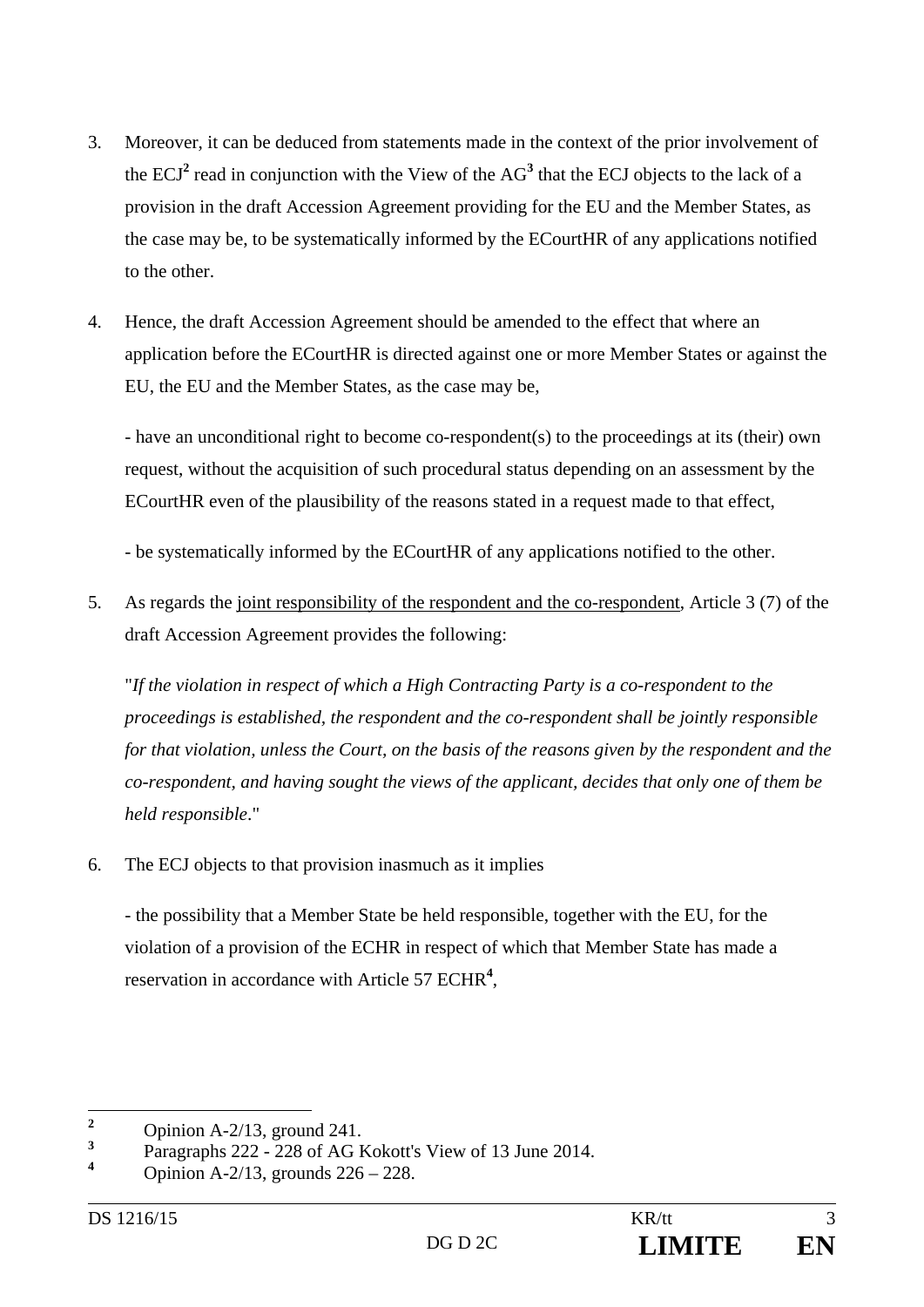- a power of the ECourtHR to hold solely responsible either the respondent or the corespondent for a violation of a provision of the ECHR in respect of which the co-respondent has joined the proceedings, even where both jointly have made a request for the apportionment of responsibility**<sup>5</sup>** .

7. Hence, the draft Accession Agreement should be amended in such a way as to

 - exclude a power of the ECourtHR to depart from the rule of joint responsibility of the respondent and the co-respondent for the violation in respect of which the latter has joined the proceedings

 - provide one single exception to that rule, regarding the case in which a Contracting Party which is a co-respondent to the proceedings has made a reservation in accordance with Article 57 of the ECHR which precludes it from being held responsible for that violation.

8. Furthermore, the Explanatory Report would have to clarify that where the respondent has made a reservation in accordance with Article 57 ECHR to the provision of the ECHR whose violation is alleged, the application is anyway inadmissible *ratione materiae* / as manifestly illfounded, according to the usual criteria applied by the ECourtHR**<sup>6</sup>** . This is even so where the co-respondent to the proceedings has not made such reservation, since the admissibility of an application is to be assessed solely in respect of the respondent, without regard to the participation of a co-respondent in the proceedings**<sup>7</sup>** .

 **5** Opinion A-2/13, grounds 229 – 234.

**<sup>6</sup>** Cf. ECourtHR, 15 July 2002, Kalashnikov v Russia, appl. n° 47095/99, paragraph 107.

**<sup>7</sup>** Cf. Article 3 (1) of the draft Accession Agreement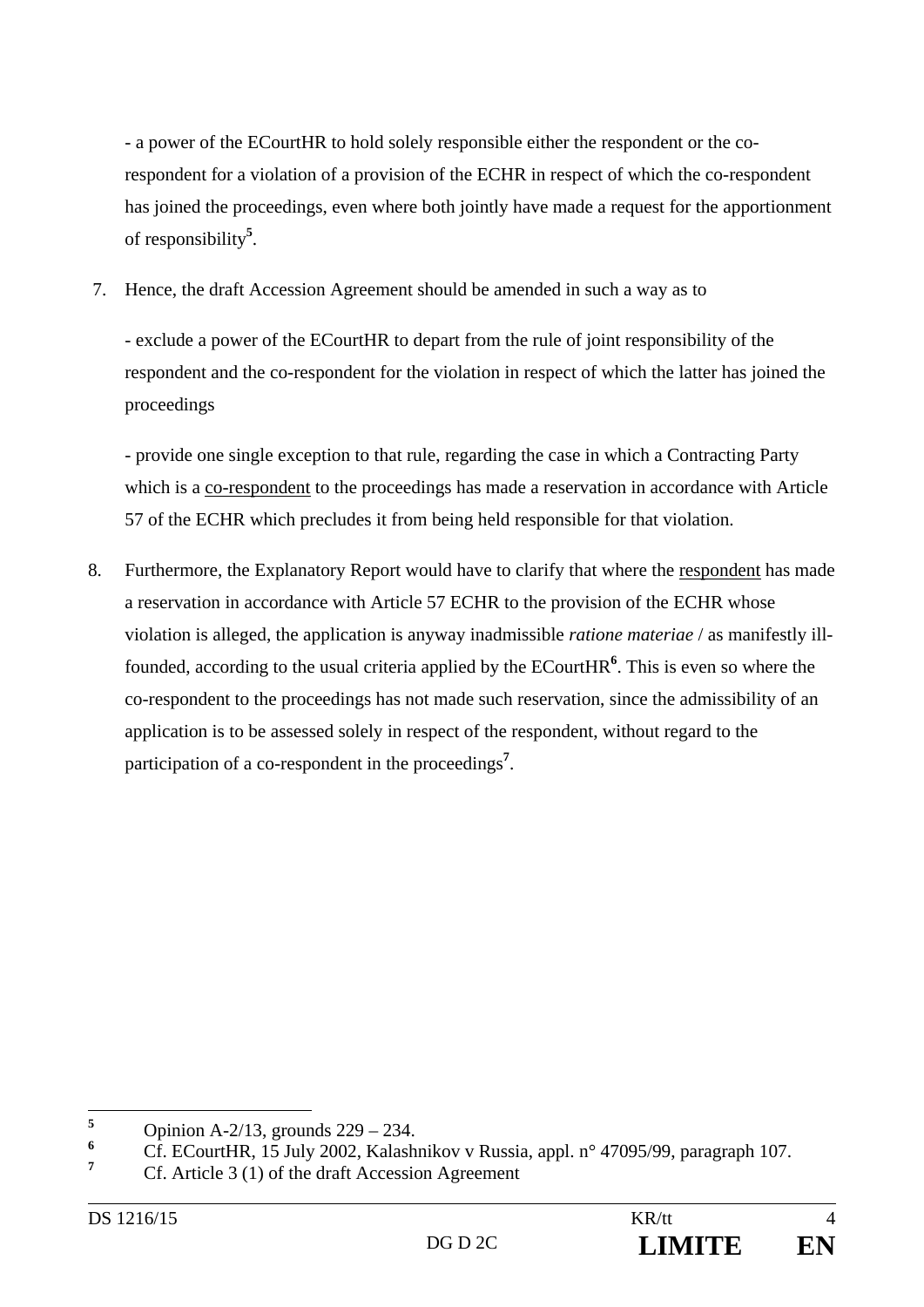9. Finally, thoughts should be given to one of the situations likely to be addressed by the (*ex hypothesi* disappearing**<sup>8</sup>** ) power of the ECourtHR to hold solely the respondent responsible for a violation of a provision of the ECHR. It is the situation where during the proceedings before the ECourtHR the normative link between a provision of EU law and an alleged violation of the ECHR, which was underlying the acquisition of the procedural status of co-respondent, turns out never to have existed<sup>9</sup>. In order to deal adequately with that situation, the possibility for the co-respondent to leave the proceedings autonomously should be envisaged. It is noteworthy that the Explanatory Report**<sup>10</sup>** – albeit without being supported by any provision of the operative text of the draft agreement – already envisages the possibility of terminating the co-respondent's participation in the proceedings.

## **2. Prior involvement of the ECJ**

10. Article 3 (6) of the draft Accession Agreement reads as follows:

 "*In proceedings to which the European Union is a co-respondent, if the Court of Justice of the European Union has not yet assessed the compatibility with the rights at issue defined in the Convention or in the protocols to which the European Union has acceded of the provision of European Union law as under paragraph 2 of this article, sufficient time shall be afforded for the Court of Justice of the European Union to make such an assessment, and thereafter for the parties to make observations to the Court. The European Union shall ensure that such assessment is made quickly so that the proceedings before the Court are not unduly delayed. The provisions of this paragraph shall not affect the powers of the Court.*".

 **8** Cf. point7 above.

**<sup>9</sup>** Namely due to a decision of the ECJ under the "prior involvement procedure" invalidating or interpreting in a manner consistent with fundamental rights the provision of EU law whose compatibility with an ECHR right has been called into question by the allegation of that right having been violated.

**<sup>10</sup>** Paragraph 59.